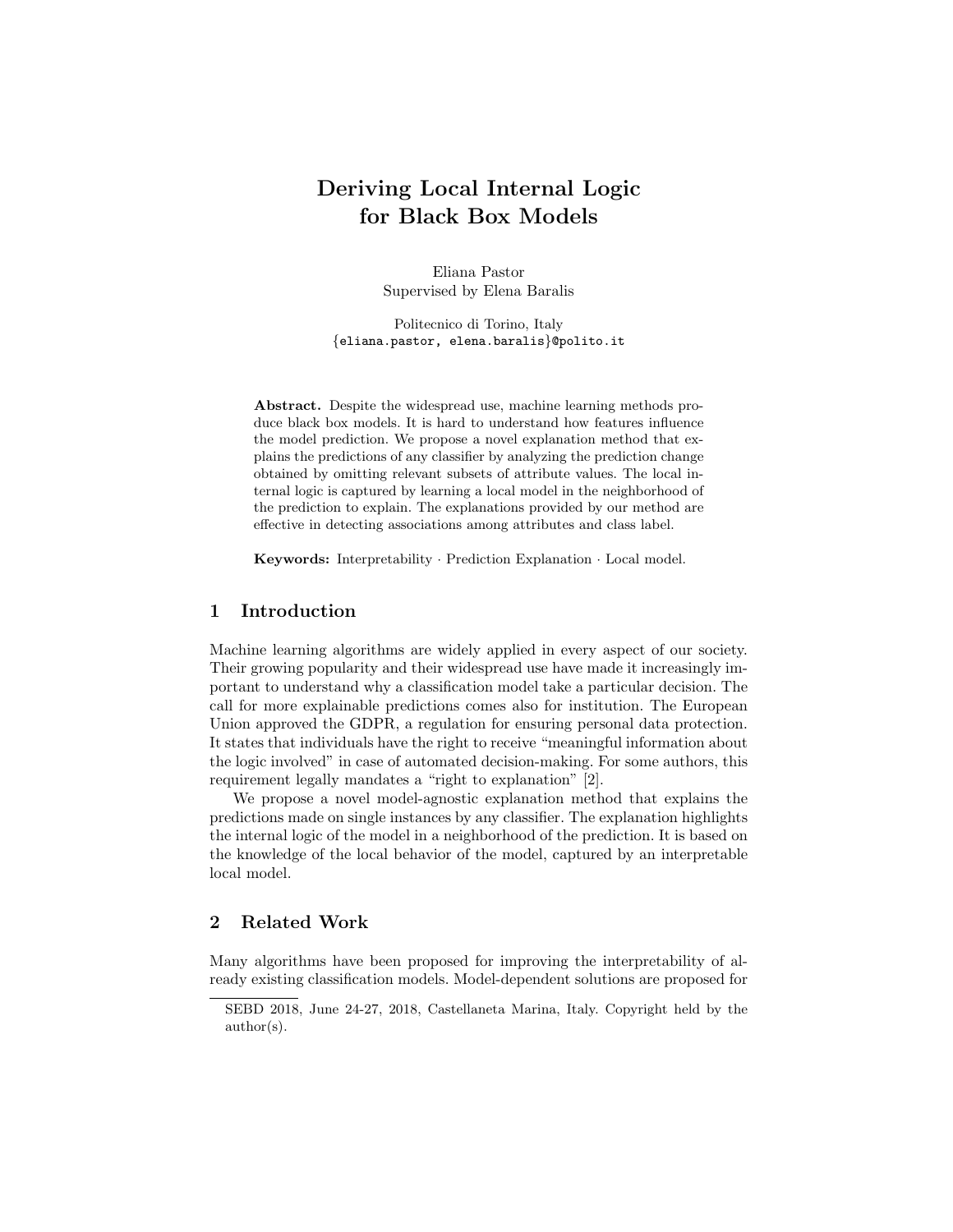#### 2 E. Pastor

handling only specific models. Model-agnostic solutions instead treat the machine learning model as a black box. Our research is focused on these approaches for their general applicability and the advantages derived from it. These methods in fact are applicable to any classification methods without making any assumption on their internal logic. Thus, the comparison among different techniques in terms of model interpretability is possible.

While some approaches try to explain the original model globally, others propose a general method for explaining individual predictions, i.e. why particular decisions are made. Ribeiro et al. [4] introduce a model-agnostic method for explaining individual prediction by learning an interpretable and linear model in the locality of the prediction to be explained. However, the linear approximation may not be faithful if the model is highly non-linear even in the locality of the prediction [4]. The locality is captured by randomly perturbed samples around the instance. Thus, non-existing configurations of attribute values can also be generated. Hence, the local model cannot be considered fully trustworthy.

Several works study how a prediction changes if parts of the input components are omitted. Lemaire et al.  $[3]$  and Robnik-Sikonja and Kononenko  $[5]$ consider how each attribute value is relevant for the prediction for tabular data, by omitting one attribute value at a time. Strumbelj et al. study also the omission of more attribute values together, thus also addressing the attribute interaction [6]. The information of how attributes interact with the others is summarized in one single contribution for each attribute value. Hence, the information of interaction relevance is lost. Moreover, they compute the omission effect for the power set of the attributes. Hence, the method is affected by an exponential time complexity. We propose a novel solution that highlight not only the influence of each attribute value for a particular prediction but also of relevant attribute interactions. Moreover, we overcome the problem of exponential time complexity exploiting local properties of the original model to be explained.

### 3 Method

We propose a novel method applicable to explain individual predictions of any classification method. Given the particular prediction that we want to explain, we omit one or more attribute values at a time and we measure how the prediction changes. The relevance of the change is estimated as a difference of prediction probabilities with respect to a particular target class. The greater is this difference, the more the omitted attribute values are relevant for the prediction.

With respect to existing approaches, we are interested in understanding not only how each single attribute value is significant for the prediction but also how it interacts with the others. An attribute value can determine the prediction alone or only if it is in conjunction with others. In the latter case, we need to omit more attributes at the time for observing how the prediction changes. Omitting sets of attribute values allows also to deal with the disjunction case. The disjunction condition occurs when more than one configurations of attributes values determines the prediction. We can observe a change of the prediction probability only if we considered the omission of the attribute values together.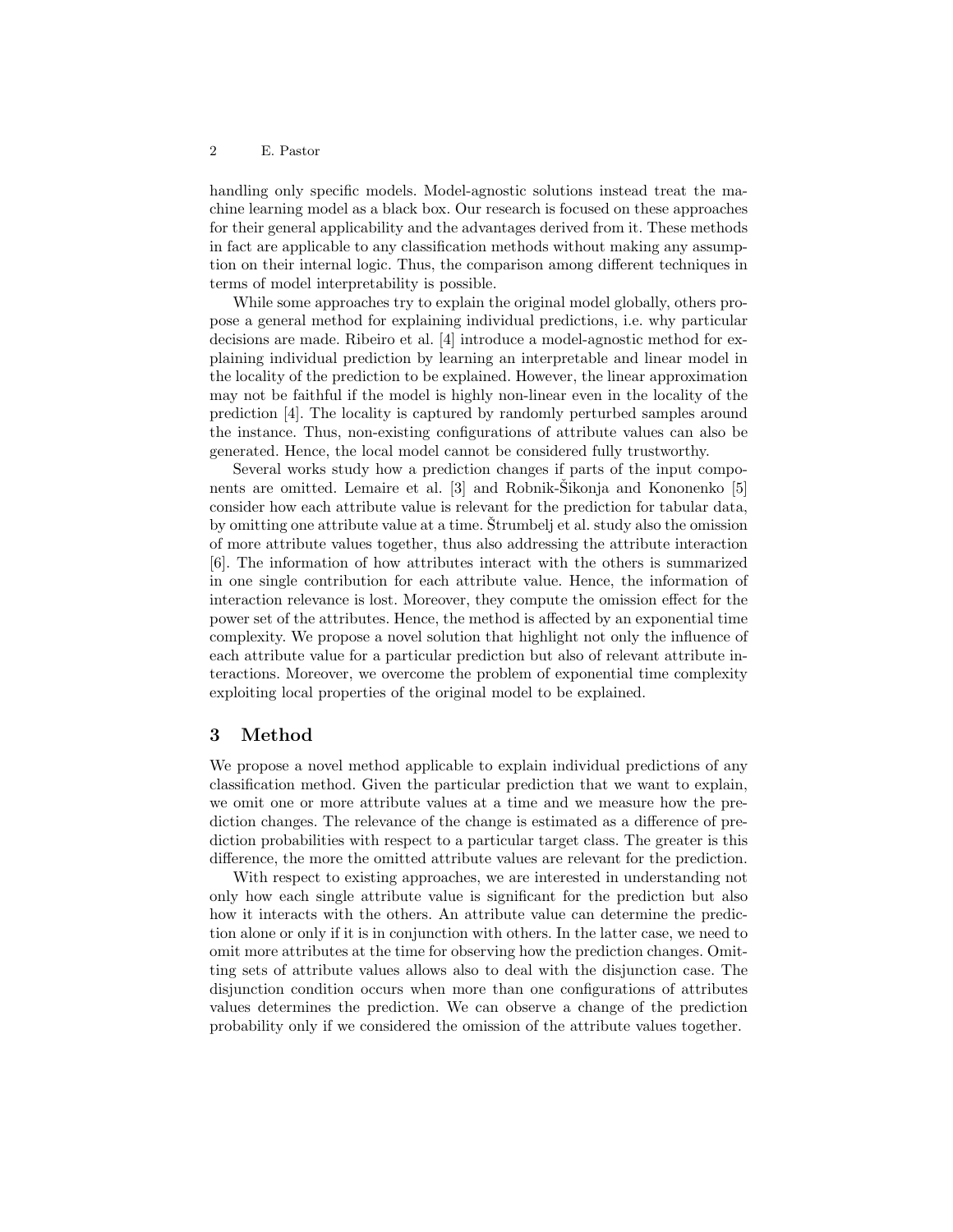The feature values that in conjunction or disjunction are relevant for a prediction are highlighted by a local interpretable model. The local model is an associative classifier learned in the neighborhood of the prediction that we want to explain. The local rules, being understandable, provide preliminary insights of why a decision is made by the considered model. Each rule is in AND form. Thus, it gives the information of what attributes together determine the prediction. Moreover, a prediction may be determined by more rules. We can deal with the disjunction condition considering jointly the omission of the subsets highlighted by the local rules. Only the relevant attribute subsets provided by the local model are considered, instead of the complete power set of all attribute combinations. Hence, our approach overcomes the exponential time complexity.

#### 4 Preliminary Results



Fig. 1: Explanation of (a) the neural network and (b) the Naive Bayes prediction of a particular instance of the monks-1 data set.

In this section, preliminary outcomes of our novel explanation method are presented. The Monk1 data set is an artificial data set composed by 6 discrete attributes  $a, b, c, d, e, f$  and the class label can take value 1 or 0 [1]. Being artificial, the relation between the attributes and the class value is known. The class is 1 if  $a=b$  or if  $e=1$ , 0 otherwise. We train a MLP ANN using the *Monk1* data set. Let  $x = (a=1, b=1, c=2, d=3, e=1, f=2)$  be the instance that we want to explain. We know that the "true class" is 1 because  $e=1$  and  $a=b$ . The ANN correctly predicts the class label as 1. To estimate the relevant subsets of feature values, we train the associative classifier in the locality of instance x. The local model returns the following association rules:  $\{e = 1\} \rightarrow class = 1, \{a = 1, b = 1\} \rightarrow class = 1.$ Hence, if  $e=1$  the instance is assigned to the class 1 or if a and b are both equal to 1. These relations should indeed determine the class. Thus, the local behavior captures the true explanation. Once that the relevant subsets are determined, the prediction differences are computed. The estimation is made for each attribute value, for the relevant subset  $\{a=1,b=1\}$  and for the OR of the relevant rules, thus for  $\{a=1,b=1,e=1\}$ . The results are shown in Figure 1a. The terms  $e=1$ ,  $a=1$  and  $b=1$  have alone a positive importance in the determination of the class. It is interesting to notice that  $\{a=1,b=1\}$  together have not a great prediction